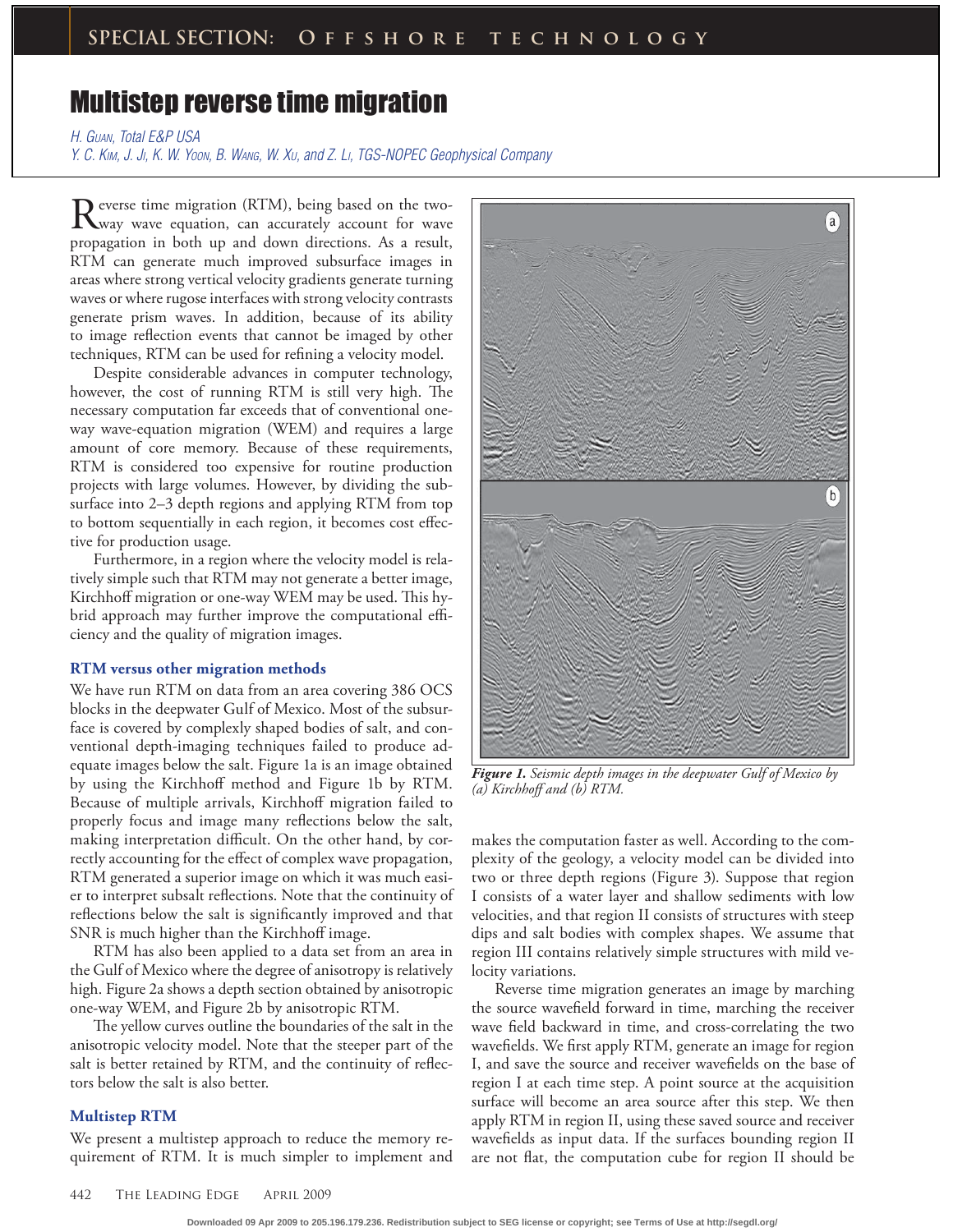

*Figure 2. Seismic depth images generated by anisotropic (a) one-way WEM and (b) RTM. The yellow curves show the outline of the salt model.*

extended to the highest point of the interface between region I and II and the lowest point of the interface between region II and III. Similarly, if there is a region III, we save both the source and receiver wavefields on the interface between region II and III and apply RTM in region III.

This multistep approach reduces the memory requirement and speeds up the computation for the following reasons.

Firstly, we handle a smaller model at each step.

Secondly, given a maximum frequency, the computation cell size for RTM are mainly determined by the minimum velocity in the region. Since velocities typically increase with depth, the minimum velocity in regions II and III should be higher than that in region I, allowing for a larger cell size when running RTM in these regions. A larger cell size reduces the number of grids in the computation model for RTM, requiring less memory, less computation, and less disk space to store the temporary source wavefields. The memory and disk space required for 3D RTM is inversely proportional to the third power of the cell size, and the computation time is inversely proportional to the fourth power of the cell size. Therefore, much less memory and disk space are needed, and the computation time can be significantly reduced by the multistep approach. For example, suppose that the minimum



*Figure 3. A velocity cube divided into three regions.*



*Figure 4. A or C is an acceptable region boundary, but B is unacceptable because it will divide the region where the source wave travels in both directions before refl ecting from the steep refl ector.*

velocity of a migration velocity model is the water velocity, which is about 1500 m/s, for region I and that the minimum velocity of region II is 2000 m/s. Then, the computation time for a 3D problem may be reduced by a factor of 3.2, and the memory and the disk space may be reduced by a factor of 2.4.

Thirdly, the time of the computation may be reduced accordingly in the lower regions, because only the period when the waves travel in that region and below is useful for imaging.

This multistep approach can be made more efficient by employing different migration algorithms for each region according to the complexity of the velocity structure. The advantages of Kirchhoff migration are its ability to image steep or overturned reflections and computational efficiency, but it has difficulty when handling multipathing in complex media. Regular one-way WEM has limitations in dealing with steep dips and is unable to correctly image overturning waves or prism waves, but it has been a main tool for imaging structures under complex overburdens that generate multiple wave paths and is much faster than RTM. Thus, according to the complexity of the velocity model in each region, we may choose a different migration algorithm and use RTM only for regions where it is necessary.

Care must be taken when dividing the velocity model to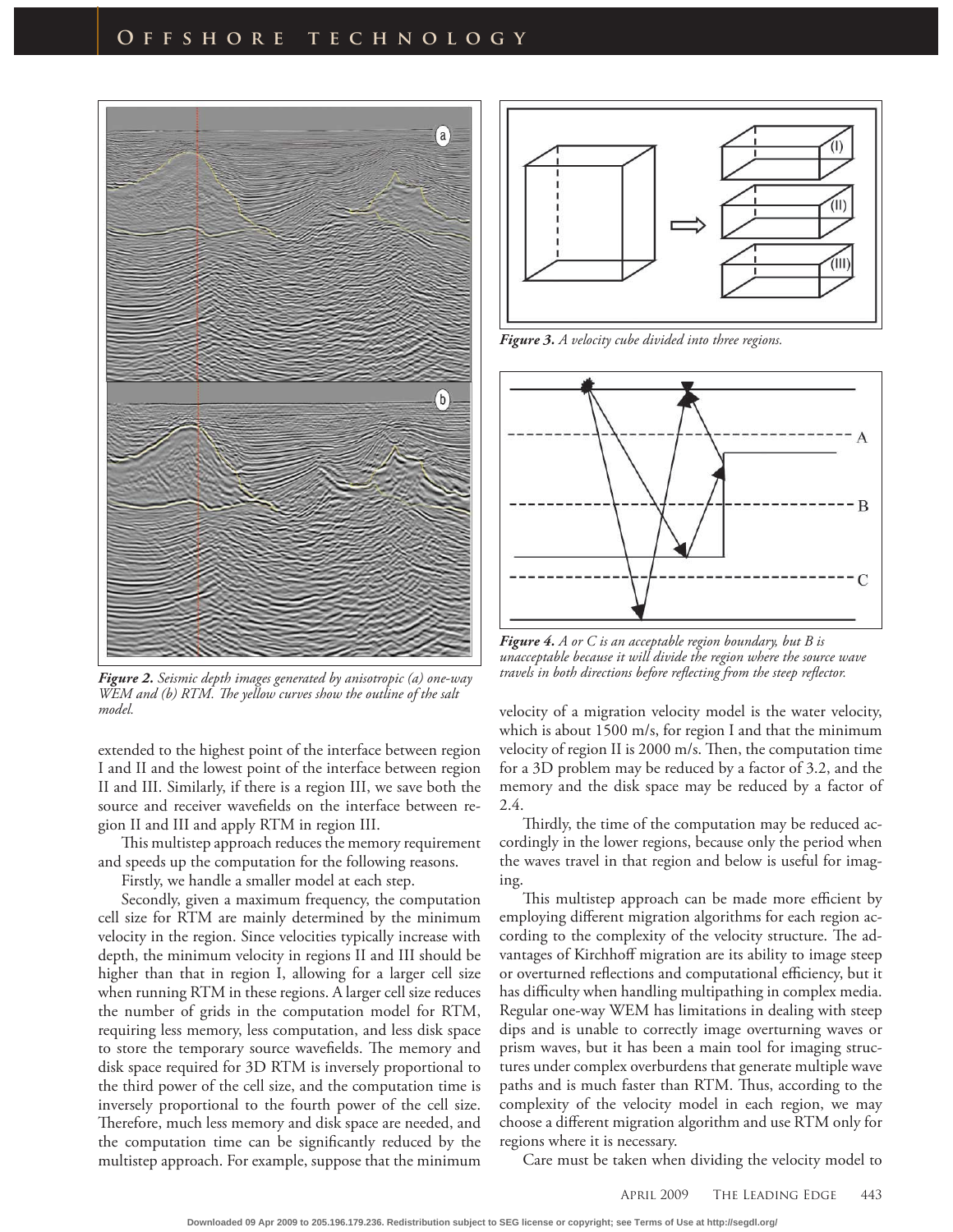

**Figure 5.** The 2004 BP velocity benchmark model.



*Figure 6. Receiver (a) and source (b) wavefields extrapolated to a datum at a depth of 2100 m.* 

avoid losing information which may help to image turning waves or prism waves. When either the source or receiver wavefield propagates in both upward and downward directions, a region should fully include the part of the model where the waves propagate in both directions. Figure 4 illustrates how the velocity model can be properly divided into a few regions. Either the source or receiver wavefield propagates only in one direction above boundary A or below C. The waves propagate in both upward and downward directions in the region bounded by A and C. If we divide this region by another boundary indicated by B, the saved source wavefield at B cannot account for the wave reflected from the steep reflector. Thus, if there is a deep-rooted salt body with steep or overturned interfaces, it is not recommended to split it into two regions. In such a case, we may divide the velocity model into only two regions, one for shallow water and simpler structures and one for the deep-rooted salt body.

### **Examples of multistep RTM**

Figure 5 shows part of the 2004 BP benchmark velocity model where the salt canopy causes a complex pattern of wave propagation. The model was divided into three regions with a boundary at a depth of 2100 m and another at a depth of 7700 m. Since the velocity structure above 2100 m and below 7700 m is relatively simple, we used one-way WEM



*Figure 7. A depth image obtained by using the hybrid method (a) and RTM (b). The arrows indicate the depth of 7700 m.* 

to generate an image for these two regions. Figure 6 shows receiver and source wavefields extrapolated to the depth of 2100 m using one-way WEM.

The saved source and receiver wavefields at a depth of 2100 m were used to generate an image in the middle region using RTM. While running RTM in the middle region, we saved the wavefield at a depth of 7700 m for generating an image for the bottom region using one-way WEM. We called this combination of one-way WEM (or other migration algorithm) and RTM a hybrid method.

Figure 7a shows a depth image obtained by using the hybrid method. RTM was used only for the middle region bounded by the depth of 2100 m and 7700 m. The top and bottom regions were imaged by one-way WEM. Since the structures in the middle region are complicated with many near-vertical interfaces, we should use RTM to image complex wavefronts into their correct locations.

Figure 7b shows a depth image obtained by running RTM for the entire depth range. There are no significant differences between the two images. The steep salt-sediment interfaces are clearly focused in both images and the reflectors underneath the complex salt canopies are well imaged. By running RTM only for the region where we have to use RTM and using one-way WEM or Kirchhoff methods for other regions, we considerably reduce computational cost.

There are, however, situations where the velocity structures are so complex that RTM is required for every region. Since the velocity usually increases as the depth increases, however, the computation cells can be made larger for deeper regions, thereby reducing computation time. Although we use a larger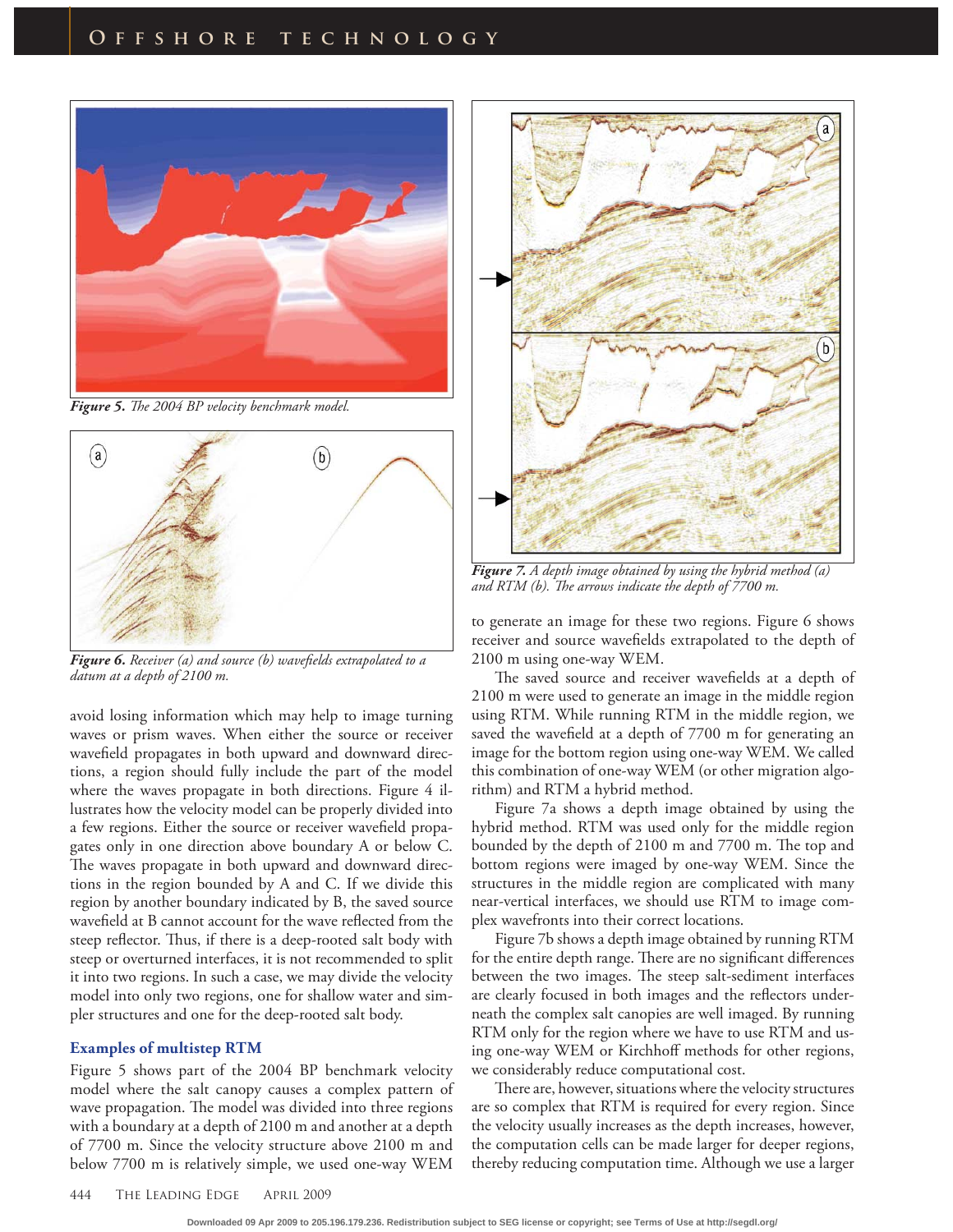

*Figure 8. A depth image obtained by using (a) one-step RTM with a 20-m grid (b), one-step RTM with a 30-m grid, and (c) two-step RTM with a 20-m grid for the top and 30-m grid for the bottom region, respectively.* 

grid size for deeper regions, we may still maintain the same maximum frequency as that of the top region because of the increased minimum velocity.

Figure 8 shows a line in a 3D depth cube generated by one-step RTM with a 20-m grid, one-step RTM with a 30-m grid, and two-step RTM with a 20-m grid for the top and a 30-m grid for the bottom. The white line indicates the surface dividing the velocity model into the two regions. The maximum frequency for the 20-m grid was 30 Hz and that for the 30-m grid was 20 Hz. Increasing the grid size will reduce the core memory requirement, but might require using a lower maximum frequency to propagate the wavefields accurately



*Figure 9. Vertical wavenumber spectra of the images in Figure 8.*

and generate a high quality image. On the other hand, a twostep approach allows the same maximum frequency for the top region and, by using a larger grid size, for the bottom region because the minimum velocity of the bottom region is usually higher than that of the top region.

Note that the one-step RTM image with a 20-m grid (Figure 8a) shows higher resolution than the one-step RTM image with a 30-m grid (Figure 8b). On the other hand, although the two-step RTM used a 30-m grid for the bottom region, its resolution looks as good as the one-step RTM image with a 20-m grid. Figure 9 shows the vertical wavenumber spectra of these three images for the bottom region. Clearly, the spectrum of the two-step image is as broad as that of the one-step image with a 20-m grid and broader than that of the one-step image with a 30-m grid.

Table 1 shows the ratio of the run time, memory, and disk space used for one-step and two-step RTM with the parameters used to generate Figure 8a and Figure 8c. Note that the amount of memory and disk space was significantly reduced for the two-step RTM. In addition, the computation time was also reduced because of the larger cell size for the second step. The higher minimum velocity for the second region allows a larger cell while retaining the same maximum frequency as for the top region.

|           | Run time | <b>Memory</b> | Disk space |
|-----------|----------|---------------|------------|
| One step  |          |               |            |
| Two steps | 0.66     | 0.38          | 0.34       |
|           |          |               |            |

**Table 1.** The ratios of the run time, memory, and disk space used for *one-step to two-step RTM.*

## **Conclusion**

RTM, a more rigorous imaging technique than one-way wave-equation-based imaging approaches, works particularly well in areas underneath complex geologic structures because of its ability to properly focus diving waves or prism waves. However, large computation time and memory requirements make the cost of RTM too high for routine production work.

To make RTM usable for large-scale projects, we devel-